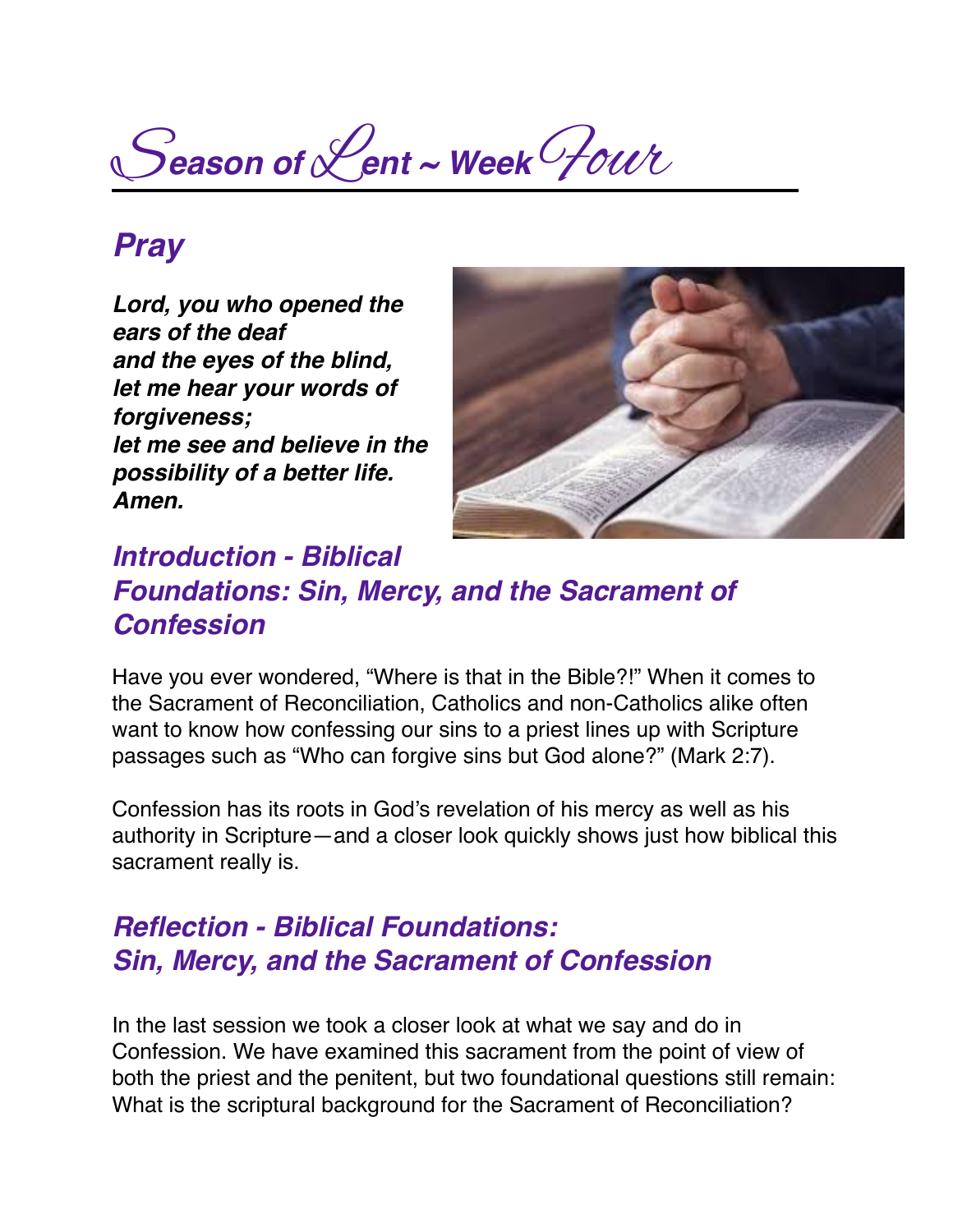And why did Christ choose to offer his forgiveness through the ministry of the priesthood?

Scripture shows us that we can have total confidence in God's merciful love and in the reality of his forgiveness. God doesn't just discount or ignore our sins—he completely wipes them away. There is no limit to his forgiveness. And our confidence comes not just from our own faith, but through the gift of hearing God himself speak through the



ministry of the priesthood when we hear the words of absolution.

# *Video Forgiven: The Transforming Power of Confession Session 4: Biblical Foundations: Sin, Mercy, and the Sacrament of Confession*

*Watch the video episode on Formed ~ Session 4 : Biblical Foundations: Sin, Mercy, and the Sacrament of Confession". To Access the video: log onto [www.formed.org](http://www.formed.org/) and register for a free account.* 

To access the video: log onto [www.formed.org](http://www.formed.org/)

- Click **"sign up"** to register for a **free** account.
- Choose "sign up as a parishioner."
- Create a new account either enter Canton Catholic Community (1860 Washington St.) or enter 02021.

It is easy to register, you simply use your email address and create a password. Once on the Formed site: **Go to the "Programs" tab at the top of the page and choose "The Sacraments" from the drop down and select the program "Forgiven."**"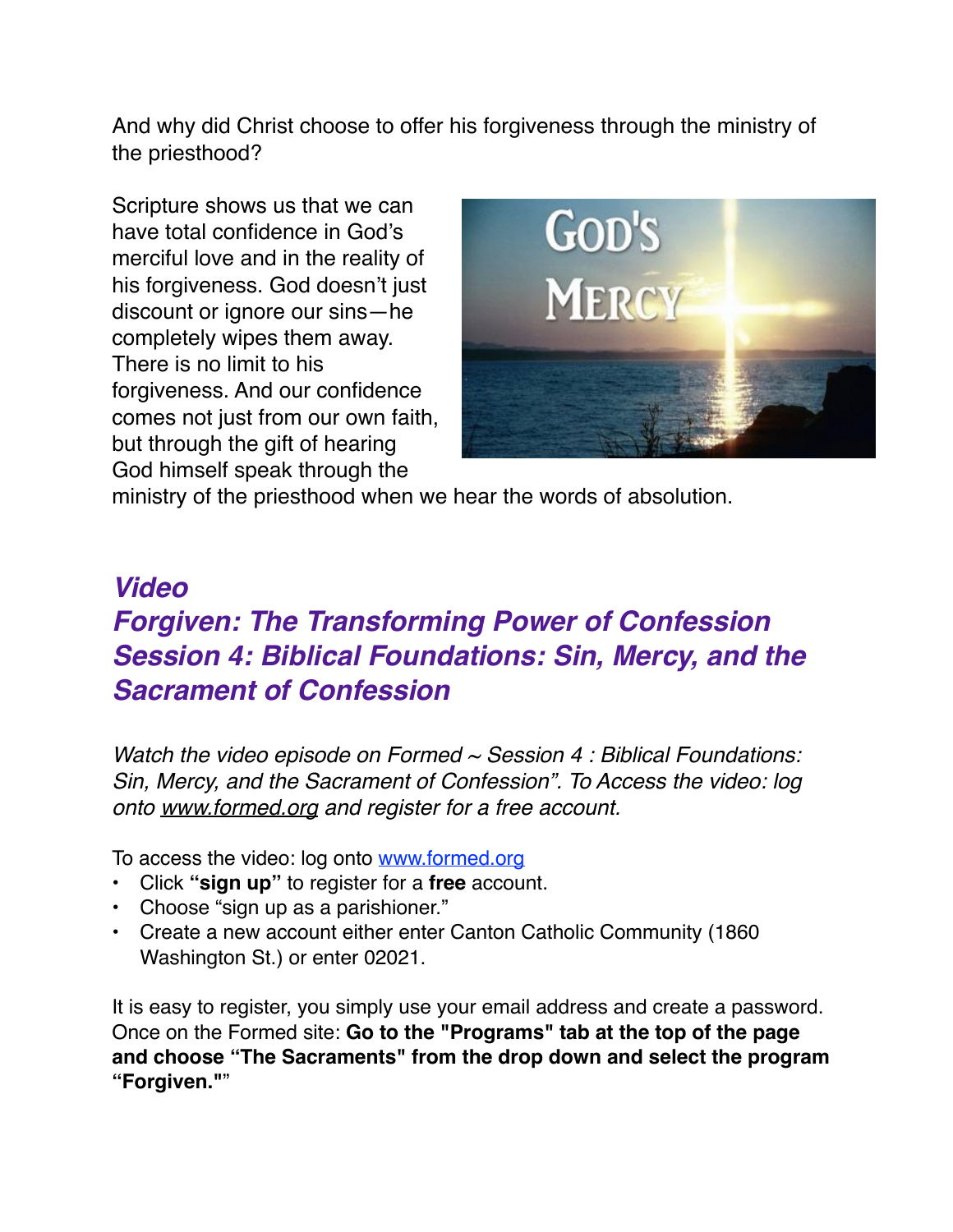#### *Meditation* Make Me Holy <https://youtu.be/YR0QKyKNgZw>

# *Responding to God's Grace*

This week spend time with God in prayer.

Use the resource below for a reflection on the Sacrament and a guide to Confession, and visit [formed.org](http://formed.org) for additional content and reflections. LORD is my Fortress!

This is a cry of gratitude because God delivered David from his enemies. We, too, can take comfort and be assured that God is our strength and protection. I can take comfort and stand strong and firm in Him. Therefore, He is worthy of our praise. We can give Him our love and gratitude. David recounts how he was saved us from so many overwhelming certainties of hurt and death. Outside of His protection, you and I will be overwhelmed and useless. Thank God that Christ is with the Christian now; we have our help and security.

Therefore, when we are in distress and all we see is despair, we can call upon and trust in our Lord God. David continues, "I have seen Him work in ways that confound the mind and my enemies." Take note: many times our foes and obstacles that are ahead of us will seem impossible; but, our God makes a way in His rightness.

Do not turn away from God or forsake Him in any way. Rather, stand firm in Him, be faithful and blameless. Be humble. In so doing, be willing and deserving of His Work in you. Let God work, see what He can do, and remember the world is flawed while God is flawless. Allow Him to be your shield, not your fears or sin or bad choices. Allow His rescue, receive His salvation and work in us. In Him, our lives will be victorious.